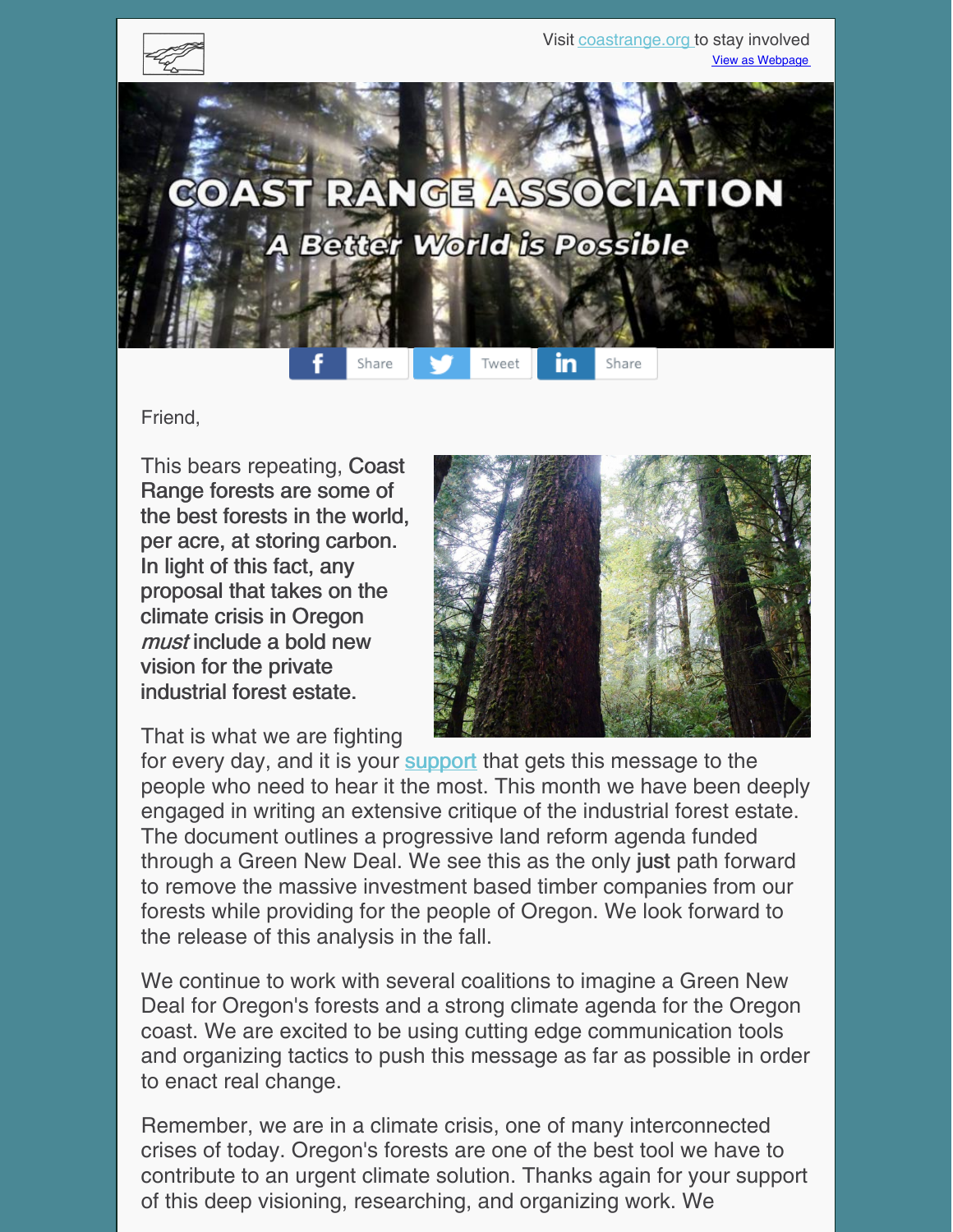appreciate your encouragement. If you would like to become more involved, please [reach](https://coastrange.org/join-us/) out.



## New Episodes of Coast Range Radio

We are excited that the Coast Range Association's radio show and podcast, Coast Range Radio, is gaining traction! We are now aired on six community radio stations with more in the works. We also have a strong internet following for the podcast. However we need you to tune in and spread the word!

You can listen to Coast Range Radio on ou[rwebsite](https://coastrange.org) or on a podcast platform of your choice (Apple Podcasts, Spotify, Stitcher and more). It really helps us if you subscribe, share, rate and review the show. Doing those quick things helps more listeners find us.

You can follow the Coast Range Association on Facebook, [Twitter](https://twitter.com/CoastRangeAsso) and [Instagram](https://www.instagram.com/coastrangeassociation/) to get the latest updates and share our most recent shows. Finally, will you become a [monthly](https://coastrange.org/donate/) donor to support Coast Range Radio? For as little as \$5-\$10 a month you can ensure the most important stories for our region are being heard.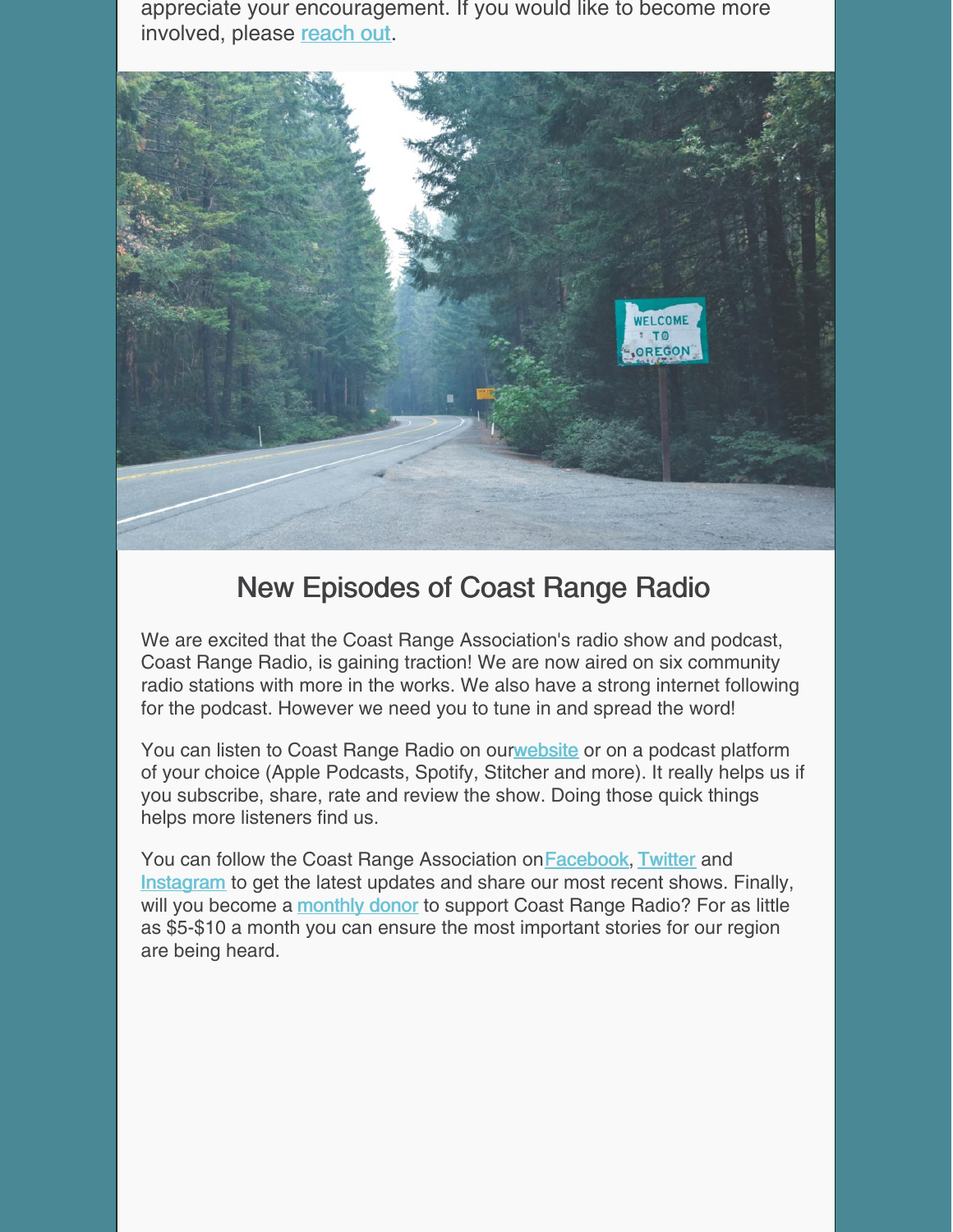

Coast Range Radio interviews John Borowski. John is a long time marine and environmental science educator in Oregon. In our discussion, John draws from his years of experience to describe the power timber and fossil fuel companies have in influencing science education. Of specific interest, John outlines how the Oregon Forest Resources Institute's (OFRI) timber focused materials enter Oregon's schools and influence environmental education.

> Listen to Coast [Range](https://coastrange.org/coast-range-radio/) **Radio**

COAST **RANGE** RADIO **PRESENTS JOEL IBOA** Environmental justice in Oregon



**LISTEN ON ALL PODCASTING** PLATFORMS OR COASTRANGE.ORG

Coast Range Radio interviews Joel Iboa. Joel is the coalition manager for Causa Oregon—Oregon's immigrant rights organization. Joel currently serves as chair of the Eugene Human Rights Commission. Joel is also the youngest person to be elected chair for the Oregon governor's Environmental Justice Task Force.

We discuss Joel's work at Causa during the Covid-19 pandemic, environmental justice in Oregon, rural justice organizing, justice for immigrant forest workers and the opportunities of a Green New Deal for Oregon.